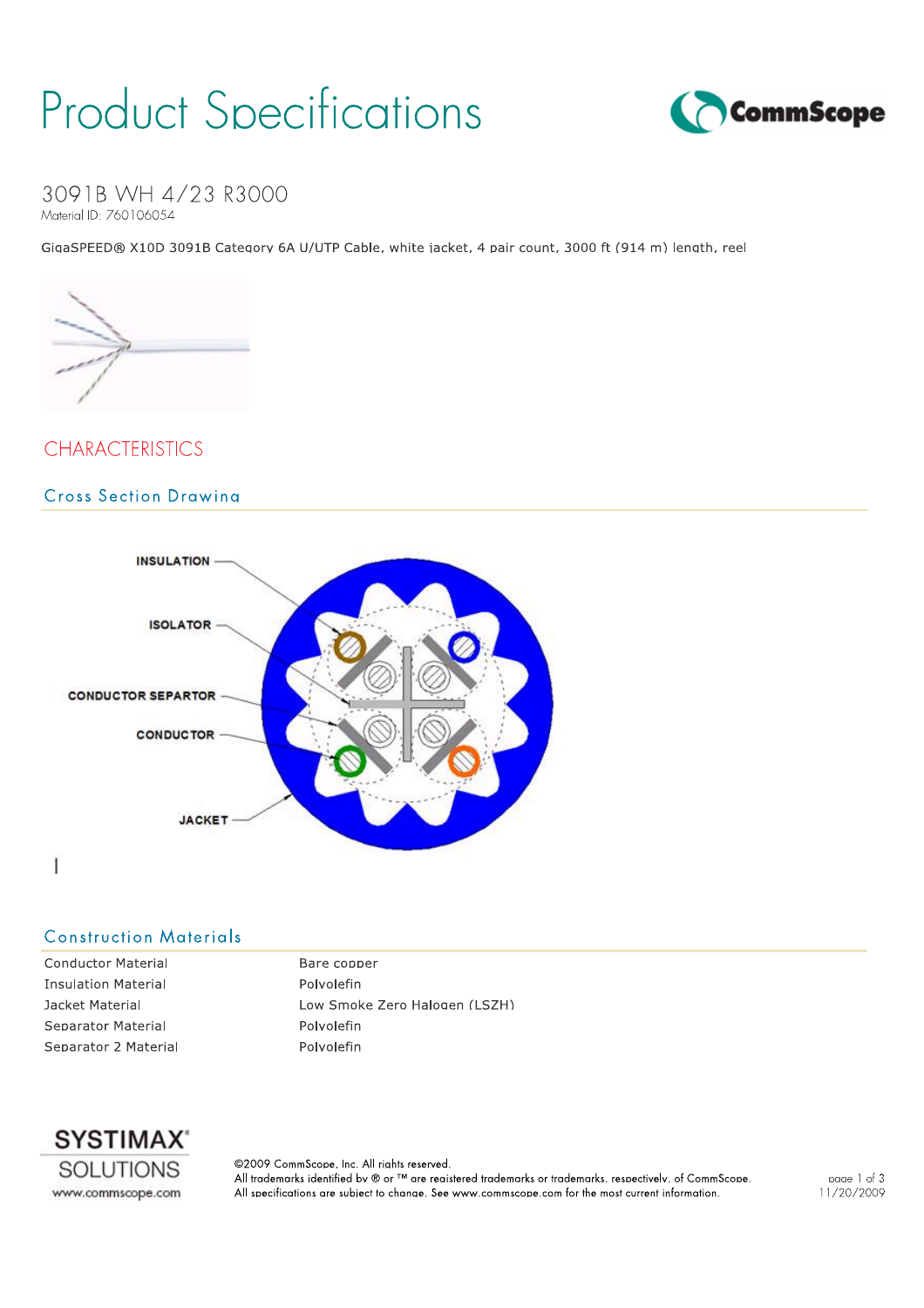## **Product Specifications**

3091B WH 4/23 R3000

#### **Dimensions**

| Cable Length         | $914 \text{ m}$   3000 ft |
|----------------------|---------------------------|
| Cable Weight         | 36.90 lbs/kft             |
| Diameter Over Jacket | 7.239 mm   0.285 in       |
| Jacket Thickness     | 1.295 mm $\,$ 0.051 in    |

#### **Electrical Specifications**

| ANSI/TIA Category                          | 6A                                |
|--------------------------------------------|-----------------------------------|
| dc Resistance Unbalance, maximum           | $4\frac{0}{0}$                    |
| dc Resistance, maximum                     | $8.00 \text{ ohms}/100 \text{ m}$ |
| Mutual Capacitance                         | 6.0 nF/100 m @ 1 kHz              |
| Nominal Velocity of Propagation (NVP) 66 % |                                   |
| Operating Frequency, maximum               | 550 MHz                           |
| <b>Transmission Standards</b>              | ANSI/TIA-568-C.2                  |

### **Environmental Specifications**

| <b>Environmental Space</b> | Low Smoke Zero Halogen (LSZH)                |
|----------------------------|----------------------------------------------|
| Acid Gas Test Method       | IEC 60754-2                                  |
| Flame Test Method          | IFC 60332-3-22                               |
| Installation Temperature   | $0$ °C to +60 °C (+32 °F to +140 °F)         |
| Operating Temperature      | $-20$ °C to $+60$ °C ( $-4$ °F to $+140$ °F) |
| Smoke Test Method          | IEC 61034, Part 2                            |

### **General Specifications**

| GigaSPEED® X10D   SYSTIMAX® |
|-----------------------------|
| Horizontal                  |
| U/UTP (unshielded)          |
| 4                           |
| White                       |
| 23 AWG                      |
| Solid                       |
| 8                           |
| Reel                        |
| 3091B                       |
| Isolator                    |
|                             |

### **Mechanical Specifications**

Pulling Tension, maximum

11 kg | 25 lb

## Requiatory Compliance/Certifications

**Agency** RoHS 2002/95/EC **Classification** Compliant



@2009 CommScope, Inc. All riahts reserved. All trademarks identified by ® or ™ are reaistered trademarks or trademarks, respectively, of CommScope. All specifications are subject to change. See www.commscope.com for the most current information.



page 2 of 3 11/20/2009